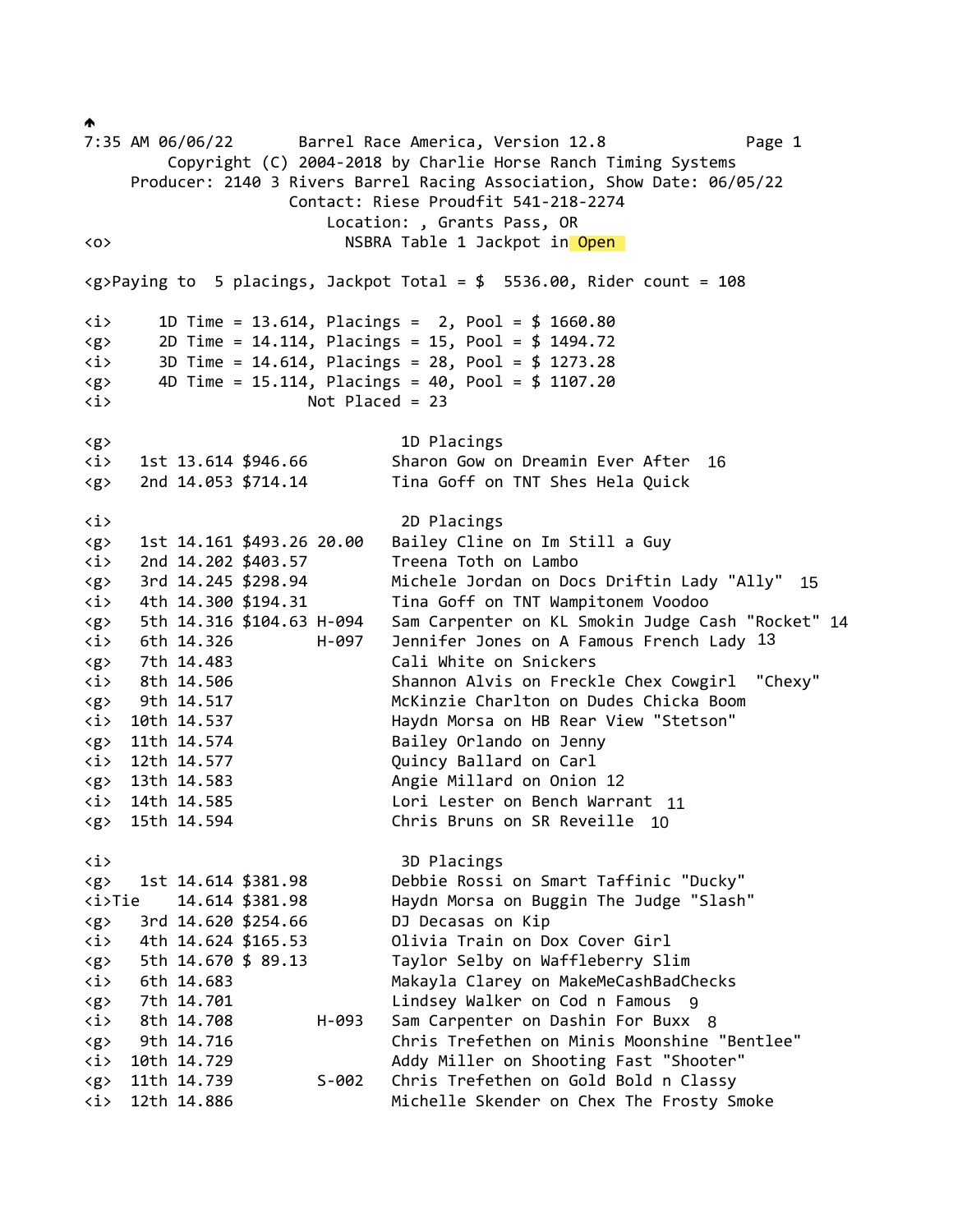<g> 13th 14.889 Alexandria Schmidt on Luckys Smoken Hot "Barbi <i> 14th 14.900 Deanna Nelson on A Biankus Breeze <g> 15th 14.908 Katie Mastagni on Peekin n Streakin <i> 16th 14.945 Ashlee Day on Goose A 7:35 AM 06/06/22 Barrel Race America, Version 12.8 Page 2 <o> NSBRA Table 1 Jackpot in Open <g> 17th 14.948 Cindy Spencer on Hawkeye Boone 7<i> 18th 14.969 Makaela Memmott on Bux up Dude <g> 19th 14.996 Quincy Ballard on Bugs Dashin Frost <i> 20th 15.003 Angie Ballard on Smart Little Sixes "Violet" <g> 21st 15.008 Michelle Skender on Exclusive Two Eyed Gunner <i> 22nd 15.011 Jolene Myers on Guys Smart Shakedown "Crash" <g> 23rd 15.014 H-072 Lindsey Walker on Phrench Phame 6 <i> 24th 15.028 Jess Hull on Digger <g>Tie 15.028 Michelle Skender on Gidget <i> 26th 15.048 Jenny Hunter on Cash <g> 27th 15.050 S-011 Debbie Rossi on Clint CajonWalker "Her Broom" <i> 28th 15.058 15.00 Sam Carpenter on TK Flyin Firewater <g> 4D Placings <i> 1st 15.117 \$365.38 Rebekah Hopkins on Odin 5 <g> 2nd 15.131 \$298.94 Lishia Daniels on Jenos Hope N Faith <i> 3rd 15.139 \$221.44 Kaylina Febus on Mattel <g> 4th 15.141 \$143.94 Treena Toth on Treenas Lucky Token <i> 5th 15.181 \$ 77.50 Shannon Alvis on JS Mr Jazz "Fly" <g> 6th 15.225 Kendra Caldwell on Ryder <i> 7th 15.263 Jessica Juvinall on Gold Bold n Classy <g> 8th 15.278 Ashley Sanders on Ima Driftin Jetta "Jetta" <i> 9th 15.360 Katie Mastagni on My French Affair <g> 10th 15.378 Sarah Clarey on Frost Da Firewater <i> 11th 15.384 Angela Gordon on Honey <g> 12th 15.439 Zarek McPherson on Elvira <i> 13th 15.509 Julie Parker on Bee <g> 14th 15.546 Lucy Mialkovsky on Cruz <i> 15th 15.707 Barbara Loper on Zantanas Blue "Chase" <g> 16th 15.726 Annie Mastagni on This Guys No Joke <i> 17th 15.811 Jolene Myers on Benny <g> 18th 15.930 Kaylah Gilkey on Shiners Gloing Ember "Skrat" <i> 19th 15.937 Sydney Baker on Comanche <g> 20th 15.997 Tori Huelter on Guns Rollin <i> 21st 16.035 Teagan Cline on Elvis <g> 22nd 16.058 Stacey Hardin on Eyesa Biankus Blurr <i> 23rd 16.059 Victoria Goguen on Max <g> 24th 16.137 Lacy Nelmes on Retta Got Chrome "Popcicle" <i> 25th 16.141 Elisha Zellner on My Pal Sully <g> 26th 16.162 Lori Lee on Rolo <i> 27th 16.214 Shaylee Cooper on Joy <g> 28th 16.250 Kelly Holcomb on Spur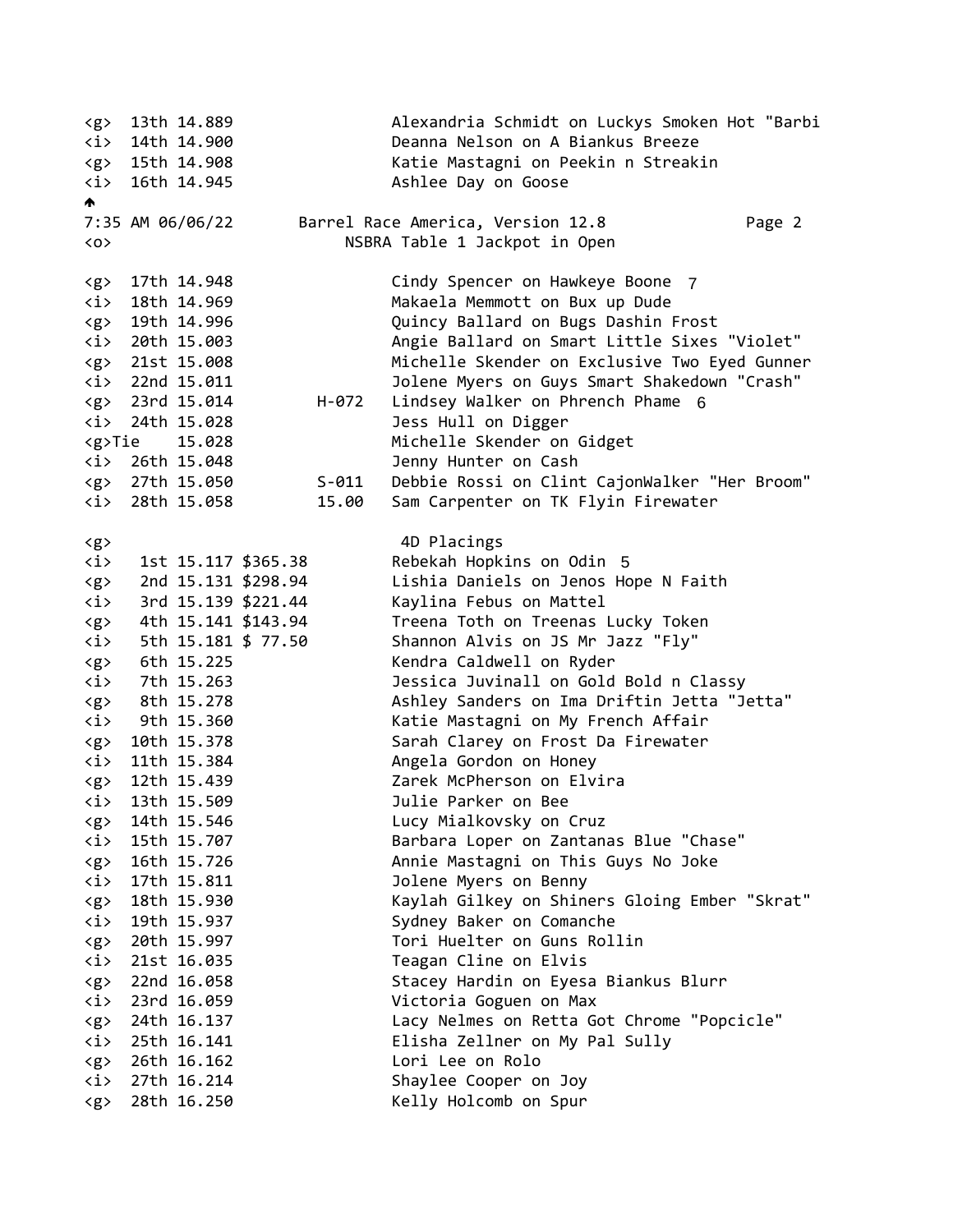<i> 29th 16.327 Teagan Cline on Jade <g> 30th 16.331 Sheila Kochen on Maggie May <i> 31st 16.398 Emily Branson on Jack <g> 32nd 16.750 Lindsey Ryan on Mazie <i> 33rd 16.785 Beth Harrison on Marmaduke <g> 34th 16.888 Jenn Ackley on BlueBird <i> 35th 16.902 Reagan Quinones on Taz <g> 36th 16.922 Treena Toth on Copen ₳ 7:35 AM 06/06/22 Barrel Race America, Version 12.8 Page 3 <o> NSBRA Table 1 Jackpot in Open <i> 37th 18.794 Jessie May Pletchany on Timmie <g> 38th 19.851 Clayre Shaffer on Royal Peppy Twister <i> 39th 20.407 Carlee Wallace on Remington <g> 40th 26.183 Kenzie Ward on Sierrah <i>N/T 400.000 Jolene Myers on Benny <g>N/T 414.115 Bryan Scheer on Liddle Judge 4<i>N/T 414.188 Olivia Train on Fame Aint Easy <g>N/T 414.310 Sharon Gow on Honored by the Bay 3 <i>N/T 414.617 Garland Burdock on Cash in my Fame <g>N/T 414.621 Pamela Scheer on KM Cause Im French <i>N/T 414.622 Kaitlyn Combs on Lily <g>N/T 414.817 Elisha Zellner on Big Sky Vatti "skylar" <i>N/T 414.907 Leah Clarey on Streakin French Gal <g>N/T 415.099 Emeri Cantwell on Skipa Dirty Judge "Zoot" <i>N/T 415.288 Brylee Mullaney on Hippy <g>N/T 415.501 Shelby Gibbs on Brandy <i>N/T 415.844 Shelly Mitchell on Jets Rollin Goldie <g>N/T 415.992 Madeline Mastagni on This Guys Smooth <i>N/T 416.413 Delana Gravett on Heeza Playboy Pepto <g>N/T 416.606 Tiffani McDevitt on Rolly Polly <i>N/T 416.764 Jennifer Renner on The Rose on Fire 2 <g>N/T 416.886 M-oo1 Cindy Spencer on Kiss Ya Later Gator 1 <i>N/T 417.280 Tommy Golden on Honey <g>N/T 417.687 Nina Moore on Frenchman Glitterchic <i>N/T 428.585 Laney Staten on Cashin in again <g>N/T 440.000 Jessie May Pletchany on Ricky <i>N/T 450.000 Steve Derry on American Hustle  $\blacktriangle$ 7:35 AM 06/06/22 Barrel Race America, Version 12.8 Page 4 <o> NSBRA Table 1 Jackpot in Open 2  $\langle g \rangle$ Paying to 4 placings, Jackpot Total = \$ 1869.00, Rider count = 89 <i> 1D Time = 13.614, Placings = 2, Pool = \$ 560.70 <g> 2D Time = 14.114, Placings = 14, Pool = \$ 504.63 <i> 3D Time = 14.614, Placings = 26, Pool = \$ 429.87 <g> 4D Time = 15.114, Placings = 29, Pool = \$ 373.80 <i> Not Placed = 18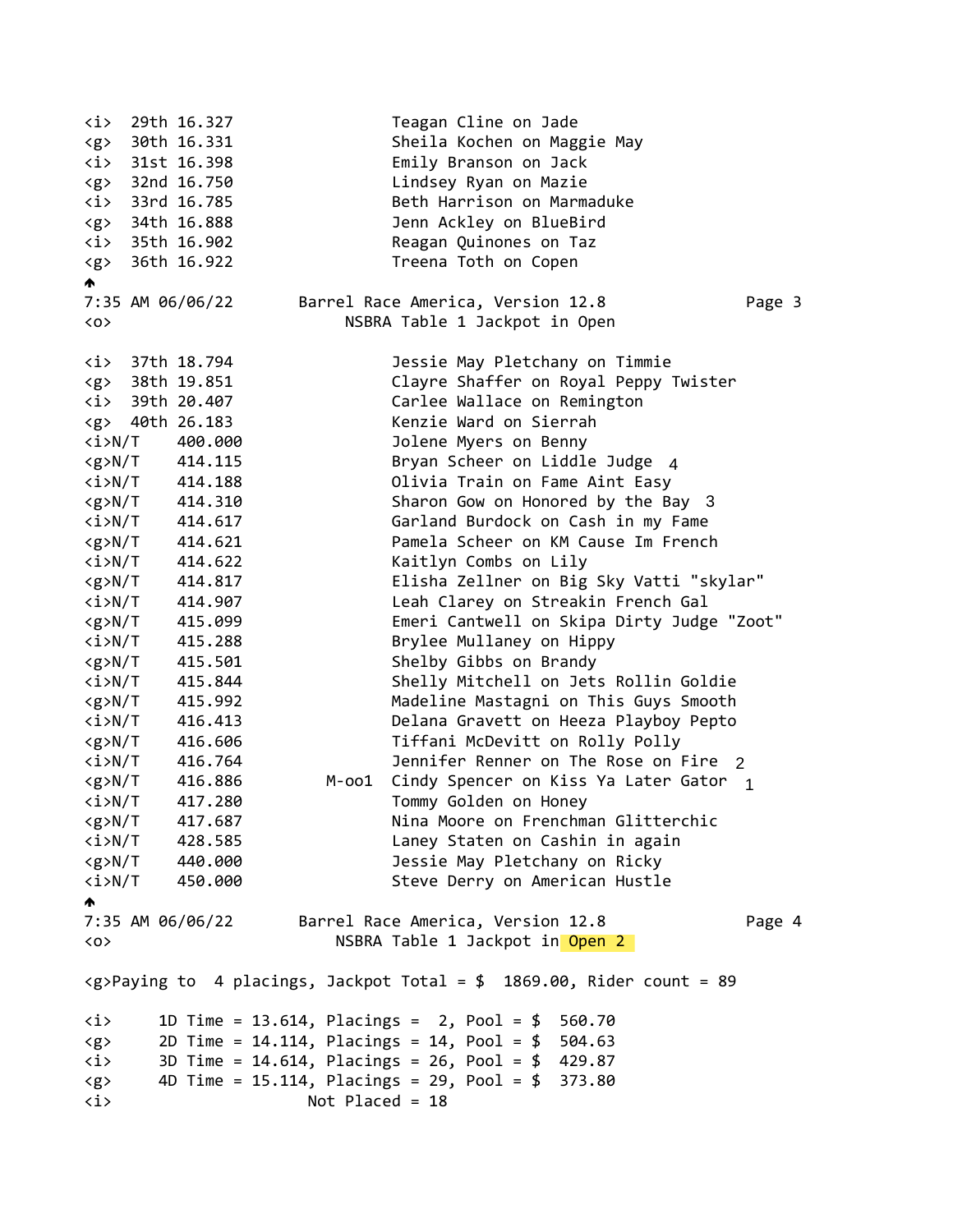<g> 1D Placings <i> 1st 13.614 \$325.21 Sharon Gow on Dreamin Ever After <g> 2nd 14.053 \$235.49 Tina Goff on TNT Shes Hela Quick <i> 2D Placings <g> 1st 14.161 \$201.85 20.00 Bailey Cline on Im Still a Guy <i> 2nd 14.202 \$151.39 Treena Toth on Lambo <g> 3rd 14.245 \$100.93 Michele Jordan on Docs Driftin Lady "Ally" <i> 4th 14.300 \$ 50.46 Tina Goff on TNT Wampitonem Voodoo <g> 5th 14.316 H-094 Sam Carpenter on KL Smokin Judge Cash "Rocket" <i> 6th 14.326 H-097 Jennifer Jones on A Famous French Lady <g> 7th 14.483 Cali White on Snickers <i> 8th 14.506 Shannon Alvis on Freckle Chex Cowgirl "Chexy" <g> 9th 14.517 McKinzie Charlton on Dudes Chicka Boom <i> 10th 14.574 Bailey Orlando on Jenny <g> 11th 14.577 Quincy Ballard on Carl <i> 12th 14.583 Angie Millard on Onion <g> 13th 14.585 Lori Lester on Bench Warrant <i> 14th 14.594 Chris Bruns on SR Reveille <g> 3D Placings <i> 1st 14.614 \$171.95 Debbie Rossi on Smart Taffinic "Ducky" <g> 2nd 14.620 \$128.96 DJ Decasas on Kip <i> 3rd 14.624 \$ 85.97 Olivia Train on Dox Cover Girl <g> 4th 14.670 \$ 42.99 Taylor Selby on Waffleberry Slim <i> 5th 14.701 Lindsey Walker on Cod n Famous 9 <g> 6th 14.708 H-093 Sam Carpenter on Dashin For Buxx 8 <i> 7th 14.716 Chris Trefethen on Minis Moonshine "Bentlee" <g> 8th 14.729 Addy Miller on Shooting Fast "Shooter" <i> 9th 14.739 S-002 Chris Trefethen on Gold Bold n Classy <g> 10th 14.886 Michelle Skender on Chex The Frosty Smoke <i> 11th 14.889 Alexandria Schmidt on Luckys Smoken Hot "Barbi <g> 12th 14.900 Deanna Nelson on A Biankus Breeze <i> 13th 14.908 Katie Mastagni on Peekin n Streakin <g> 14th 14.945 Ashlee Day on Goose <i> 15th 14.948 Cindy Spencer on Hawkeye Boone 7 <g> 16th 14.969 Makaela Memmott on Bux up Dude <i> 17th 14.996 Quincy Ballard on Bugs Dashin Frost <g> 18th 15.003 Angie Ballard on Smart Little Sixes "Violet" <i> 19th 15.008 Michelle Skender on Exclusive Two Eyed Gunner <g> 20th 15.011 Jolene Myers on Guys Smart Shakedown "Crash" <i> 21st 15.014 H-072 Lindsey Walker on Phrench Phame 6  $\blacktriangle$ 7:35 AM 06/06/22 Barrel Race America, Version 12.8 Page 5 <o> NSBRA Table 1 Jackpot in Open 2 <g> 22nd 15.028 Michelle Skender on Gidget <i>Tie 15.028 Jess Hull on Digger <g> 24th 15.048 Jenny Hunter on Cash Ever After<br>
Hela Quick<br>
11 a Guy<br>
14<br>
Driftin Lady "Ally"<br>
tonem Voodoo<br>
okin Judge Cash "Rocket" 13<br>
mous French Lady 12<br>
le Chex Cowgirl "Chexy"<br>
udes Chicka Boom<br>
y<br>
11<br>
arrant<br>
ille 10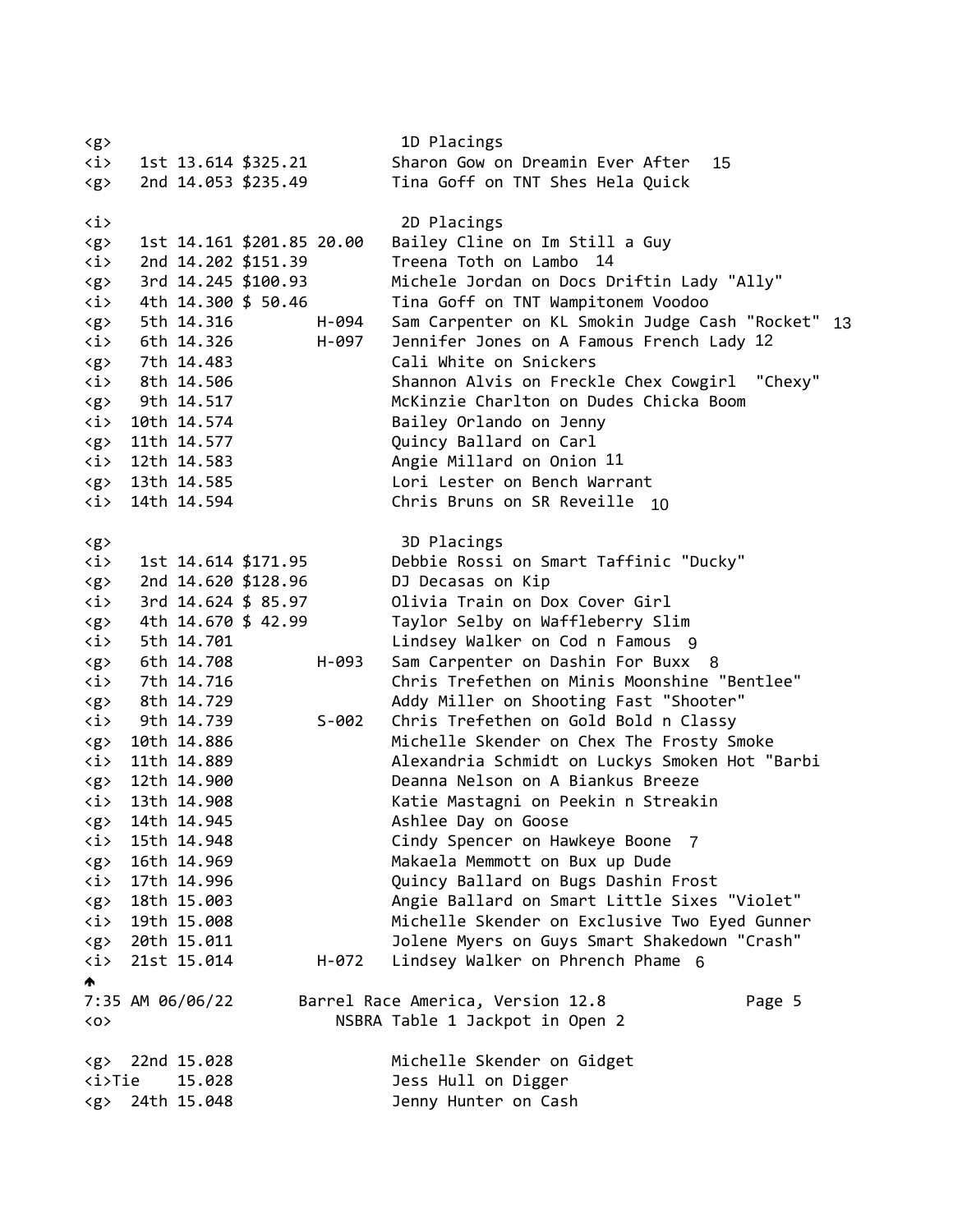| <i><br/><math>\langle g \rangle</math></i> | 25th 15.050<br>26th 15.058      |                     | $S-011$<br>15.00 | Debbie Rossi on Clint CajonWalker "Her Broom"<br>Sam Carpenter on TK Flyin Firewater |
|--------------------------------------------|---------------------------------|---------------------|------------------|--------------------------------------------------------------------------------------|
| $\langle i \rangle$                        |                                 |                     |                  | 4D Placings                                                                          |
|                                            |                                 | 1st 15.117 \$149.52 |                  | Rebekah Hopkins on Odin 5                                                            |
| $\langle g \rangle$<br>$\langle i \rangle$ |                                 | 2nd 15.131 \$112.14 |                  | Lishia Daniels on Jenos Hope N Faith                                                 |
| $\langle g \rangle$                        |                                 | 3rd 15.139 \$ 74.76 |                  | Kaylina Febus on Mattel                                                              |
| <i></i>                                    |                                 | 4th 15.181 \$ 37.38 |                  | Shannon Alvis on JS Mr Jazz "Fly"                                                    |
| $\langle g \rangle$                        | 5th 15.263                      |                     |                  | Jessica Juvinall on Gold Bold n Classy                                               |
| $\langle i \rangle$                        | 6th 15.278                      |                     |                  | Ashley Sanders on Ima Driftin Jetta "Jetta"                                          |
| $\langle g \rangle$                        | 7th 15.360                      |                     |                  | Katie Mastagni on My French Affair                                                   |
| <i></i>                                    | 8th 15.378                      |                     |                  | Sarah Clarey on Frost Da Firewater                                                   |
| $\langle g \rangle$                        | 9th 15.384                      |                     |                  | Angela Gordon on Honey                                                               |
| <i></i>                                    | 10th 15.439                     |                     |                  | Zarek McPherson on Elvira                                                            |
| $\langle g \rangle$                        | 11th 15.509                     |                     |                  | Julie Parker on Bee                                                                  |
| <i></i>                                    | 12th 15.546                     |                     |                  | Lucy Mialkovsky on Cruz                                                              |
|                                            | <g> 13th 15.707</g>             |                     |                  | Barbara Loper on Zantanas Blue "Chase"                                               |
|                                            | $\langle i \rangle$ 14th 15.726 |                     |                  | Annie Mastagni on This Guys No Joke                                                  |
|                                            | <g> 15th 15.811</g>             |                     |                  | Jolene Myers on Benny                                                                |
|                                            | $\langle i \rangle$ 16th 15.930 |                     |                  | Kaylah Gilkey on Shiners Gloing Ember "Skrat"                                        |
| $\langle g \rangle$                        | 17th 15.997                     |                     |                  | Tori Huelter on Guns Rollin                                                          |
|                                            | $\langle i \rangle$ 18th 16.058 |                     |                  | Stacey Hardin on Eyesa Biankus Blurr                                                 |
| $\langle g \rangle$                        | 19th 16.059                     |                     |                  | Victoria Goguen on Max                                                               |
|                                            | $\langle i \rangle$ 20th 16.137 |                     |                  | Lacy Nelmes on Retta Got Chrome "Popcicle"                                           |
|                                            | <g> 21st 16.162</g>             |                     |                  | Lori Lee on Rolo                                                                     |
|                                            | $\langle i \rangle$ 22nd 16.331 |                     |                  | Sheila Kochen on Maggie May                                                          |
|                                            | <g> 23rd 16.785</g>             |                     |                  | Beth Harrison on Marmaduke                                                           |
|                                            | $\langle i \rangle$ 24th 16.888 |                     |                  | Jenn Ackley on BlueBird                                                              |
|                                            | <g> 25th 16.902</g>             |                     |                  | Reagan Quinones on Taz                                                               |
|                                            | $\langle i \rangle$ 26th 18.794 |                     |                  | Jessie May Pletchany on Timmie                                                       |
|                                            | <g> 27th 19.851</g>             |                     |                  | Clayre Shaffer on Royal Peppy Twister                                                |
|                                            | $\langle i \rangle$ 28th 20.407 |                     |                  | Carlee Wallace on Remington                                                          |
|                                            | <g> 29th 26.183</g>             |                     |                  | Kenzie Ward on Sierrah                                                               |
| <i>N/T</i>                                 | 400.000                         |                     |                  | Jolene Myers on Benny                                                                |
|                                            | $\langle g \rangle N/T$ 414.115 |                     |                  | Bryan Scheer on Liddle Judge 4                                                       |
| $\langle i \rangle N/T$                    | 414.188                         |                     |                  | Olivia Train on Fame Aint Easy                                                       |
| $\langle g \rangle N/T$                    | 414.310                         |                     |                  | Sharon Gow on Honored by the Bay 3                                                   |
| <i>N/T</i>                                 | 414.617                         |                     |                  | Garland Burdock on Cash in my Fame                                                   |
| $\langle g \rangle N/T$                    | 414.621                         |                     |                  | Pamela Scheer on KM Cause Im French                                                  |
| <i>N/T</i>                                 | 414.622                         |                     |                  | Kaitlyn Combs on Lily                                                                |
| $<$ g>N/T                                  | 415.099                         |                     |                  | Emeri Cantwell on Skipa Dirty Judge "Zoot"                                           |
| $\langle i \rangle N/T$                    | 415.288                         |                     |                  | Brylee Mullaney on Hippy                                                             |
| $\langle g \rangle N/T$                    | 415.844                         |                     |                  | Shelly Mitchell on Jets Rollin Goldie                                                |
| <i>N/T</i>                                 | 415.992                         |                     |                  | Madeline Mastagni on This Guys Smooth                                                |
| $\langle g \rangle N/T$                    | 416.413                         |                     |                  | Delana Gravett on Heeza Playboy Pepto                                                |
| $\langle i \rangle N/T$                    | 416.606                         |                     |                  | Tiffani McDevitt on Rolly Polly                                                      |
| $\langle g \rangle N/T$                    | 416.764                         |                     |                  | Jennifer Renner on The Rose on Fire 2                                                |
|                                            | 7:35 AM 06/06/22                |                     |                  | Barrel Race America, Version 12.8                                                    |
| $\langle$ 0 $\rangle$                      |                                 |                     |                  | Page 6<br>NSBRA Table 1 Jackpot in Open 2                                            |
|                                            |                                 |                     |                  |                                                                                      |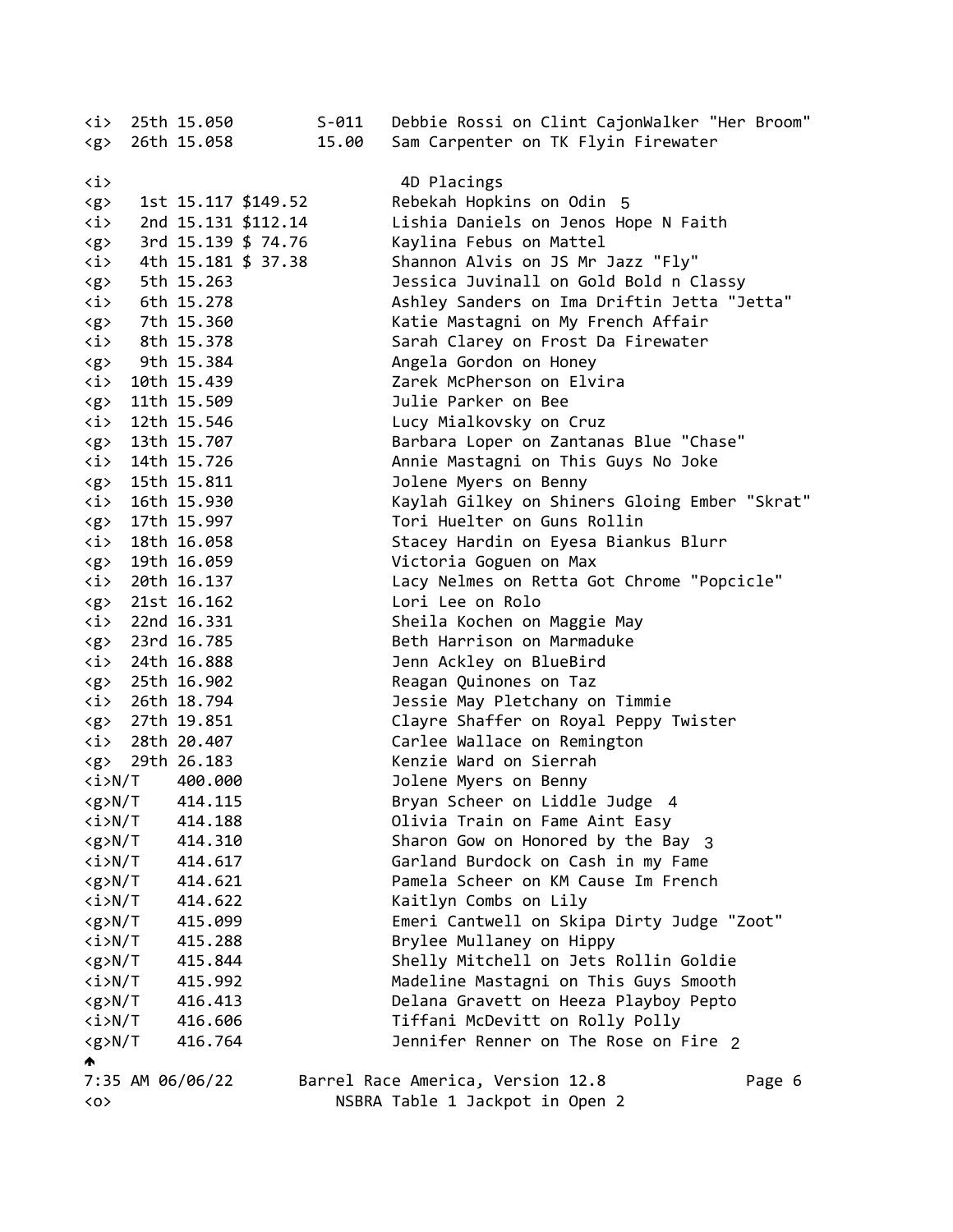<i>N/T 416.886 M-oo1 Cindy Spencer on Kiss Ya Later Gator 1<g>N/T 417.687 Nina Moore on Frenchman Glitterchic <i>N/T 440.000 Jessie May Pletchany on Ricky <g>N/T 450.000 Steve Derry on American Hustle  $\blacktriangle$ 7:35 AM 06/06/22 Barrel Race America, Version 12.8 Page 7 <o> NSBRA Table 1 Jackpot in Senior  $\langle g \rangle$ Paying to 2 placings, Jackpot Total = \$ 483.00, Rider count = 23 <i> 1D Time = 13.614, Placings = 1, Pool = \$ 144.90 <g> 2D Time = 14.114, Placings = 5, Pool = \$ 130.41 <i> 3D Time = 14.614, Placings = 6, Pool = \$ 111.09  $\langle g \rangle$  4D Time = 15.114, Placings = 6, Pool = \$ 96.60 <i> Not Placed = 5 <g> 1D Placings <i> 1st 13.614 \$144.90 Sharon Gow on Dreamin Ever After <g> 2D Placings <i> 1st 14.326 \$ 78.25 H-097 Jennifer Jones on A Famous French Lady <g> 2nd 14.506 \$ 52.16 Shannon Alvis on Freckle Chex Cowgirl "Chexy" <i> 3rd 14.583 Angie Millard on Onion <g> 4th 14.585 Lori Lester on Bench Warrant <i> 5th 14.594 Chris Bruns on SR Reveille <g> 3D Placings <i> 1st 14.614 \$ 66.65 Debbie Rossi on Smart Taffinic "Ducky" <g> 2nd 14.716 \$ 44.44 Chris Trefethen on Minis Moonshine "Bentlee" <i> 3rd 14.739 S-002 Chris Trefethen on Gold Bold n Classy <g> 4th 14.900 Deanna Nelson on A Biankus Breeze <i> 5th 14.948 Cindy Spencer on Hawkeye Boone <g> 6th 15.050 S-011 Debbie Rossi on Clint CajonWalker "Her Broom" <i> 4D Placings  $\langle g \rangle$  1st 15.181 \$ 57.96 Shannon Alvis on JS Mr Jazz "Fly"  $\langle i \rangle$  2nd 15.384 \$ 38.64 Angela Gordon on Honey <g> 3rd 15.495 Beth Harrison on Marmaduke <i> 4th 15.707 Barbara Loper on Zantanas Blue "Chase" <g> 5th 16.331 Sheila Kochen on Maggie May <i> 6th 20.407 Carlee Wallace on Remington <g>N/T 414.310 Sharon Gow on Honored by the Bay <i>N/T 414.621 Pamela Scheer on KM Cause Im French <g>N/T 415.844 Shelly Mitchell on Jets Rollin Goldie <i>N/T 416.886 M-oo1 Cindy Spencer on Kiss Ya Later Gator <g>N/T 417.687 Nina Moore on Frenchman Glitterchic  $\blacktriangle$ 7:35 AM 06/06/22 Barrel Race America, Version 12.8 Page 8 <o> NSBRA Table 1 Jackpot in Youth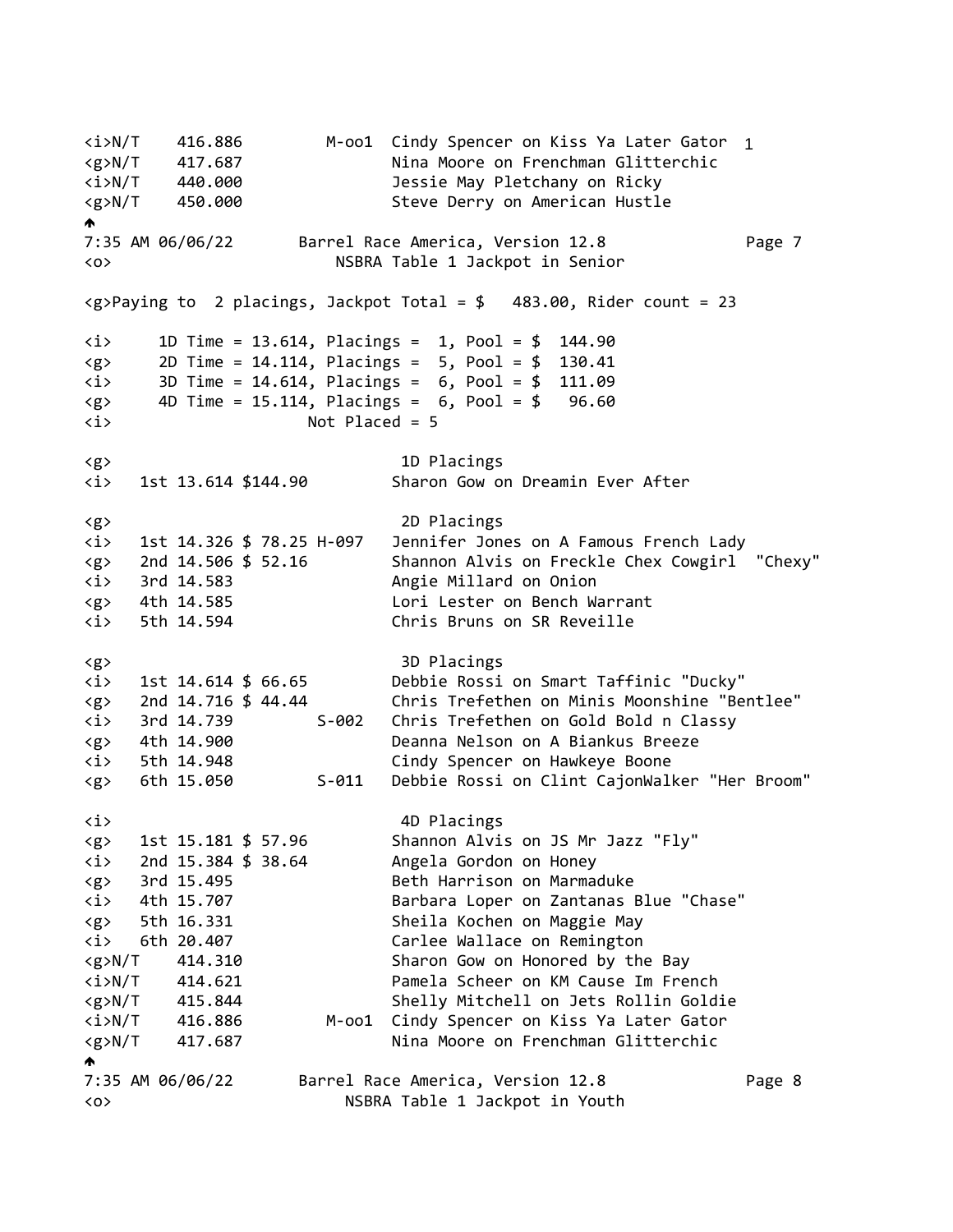<g>Paying to 2 placings, Jackpot Total = \$ 462.00, Rider count = 22 <i> 1D Time = 14.577, Placings = 6, Pool = \$ 138.60  $\langle g \rangle$  2D Time = 15.077, Placings = 6, Pool = \$ 124.74 <i> 3D Time = 15.577, Placings = 2, Pool = \$ 106.26  $\langle g \rangle$  4D Time = 16.077, Placings = 4, Pool = \$ 92.40 <i> Not Placed = 4 <g> 1D Placings <i> 1st 14.577 \$ 69.30 Quincy Ballard on Carl <g>Tie 14.577 \$ 69.30 Leah Clarey on Streakin French Gal <i> 3rd 14.677 Emeri Cantwell on Skipa Dirty Judge "Zoot" <g> 4th 14.683 Makayla Clarey on MakeMeCashBadChecks <i> 5th 14.729 Addy Miller on Shooting Fast "Shooter" <g> 6th 14.996 Quincy Ballard on Bugs Dashin Frost <i> 2D Placings <g> 1st 15.238 \$ 74.84 Teagan Cline on Elvis <i> 2nd 15.255 \$ 49.90 Annie Mastagni on This Guys No Joke <g> 3rd 15.272 Evangalina Reppert on Hot Rod <i> 4th 15.437 Kaylina Febus on Mattel <g> 5th 15.453 Annie Mastagni on MSC Smoke N My Mira <i> 6th 15.574 Teagan Cline on Jade <g> 3D Placings <i> 1st 15.736 \$ 63.76 Lacy Nelmes on Retta Got Chrome "Popcicle" <g> 2nd 15.810 \$ 42.50 Brylee Mullaney on Hippy <i> 4D Placings <g> 1st 16.126 \$ 55.44 Lucy Mialkovsky on Cruz <i> 2nd 16.456 \$ 36.96 Reagan Quinones on Taz <g> 3rd 16.729 Tommy Golden on Honey <i> 4th 17.826 Kali Nascimento on Tootsie <g>N/T 415.290 Emily Branson on Jack <i>N/T 415.554 Madeline Mastagni on This Guys Smooth <g>N/T 415.951 Cali White on Snickers <i>N/T 416.083 Lexi Hyde on Calamity  $\blacklozenge$ 7:35 AM 06/06/22 Barrel Race America, Version 12.8 Page 9 <o> NSBRA Table 1 Jackpot in Novice  $\langle g \rangle$ Paying to 2 placings, Jackpot Total = \$ 441.00, Rider count = 21 <i> 1D Time = 15.267, Placings = 3, Pool = \$ 132.30 <g> 2D Time = 15.767, Placings = 2, Pool = \$ 119.07 <i> 3D Time = 16.267, Placings = 3, Pool = \$ 101.43  $\langle g \rangle$  4D Time = 16.767, Placings = 11, Pool = \$ 88.20 <i> Not Placed = 2